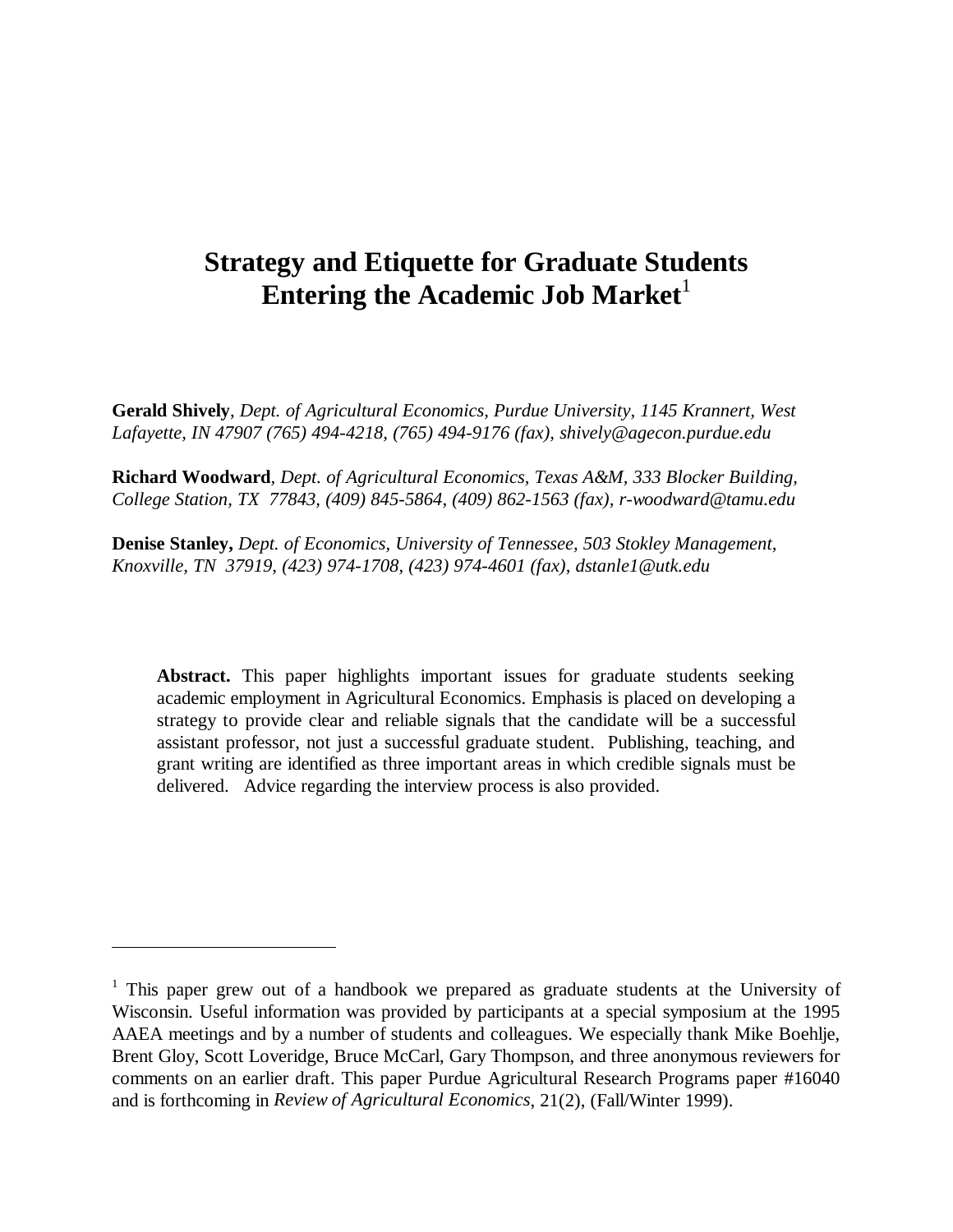#### **1. Overview**

Ph.D. students from departments of agricultural, resource and applied economics (which we will refer to jointly as AE departments) have numerous job opportunities. Many students seek employment in business and industry or in governmental and non-governmental organizations. Recent evidence suggests approximately one-third of Ph.D. graduates in AE enter the academic sector to teach, conduct research, and provide public service (Zepeda and Marchant, 1998). For those students considering the academic job market we offer in this paper some insights into what it takes for a graduate student to land an academic job.

Our motivation is simple. We believe that if all potential candidates understood the workings of the academic job market, and if all candidates understood the importance of some key job market signals they would be competing – to borrow language from Choi's advice on publishing in economics – "in terms of the beauty of their ideas, not in terms of cosmetic skills." We also believe our profession's best interests will be served by counseling prospective candidates and thereby raising the standards, qualifications, and performance of future colleagues.

The most important piece of advice we offer is the following: *if you seek an academic appointment, you must look not so much like an outstanding graduate student (which everyone expects you to be), but instead like an assistant professor.* This requires planning, understanding the unwritten rules of the job market, and learning how to present yourself as a professional. At the outset, however, we must emphasize that our advice focuses on preparation, not posturing. Moreover, our advice is not a guaranteed recipe for success. Even well qualified students with strong records and good recommendations sometimes are unable to land the academic positions they desire. Nevertheless, our perspective is that many qualified students fall short of their aspirations for an academic career simply because they do not understand the basic workings of the academic job market and fail to appreciate the advance planning required to be a successful candidate. Although Ph.D. students can consult a number of good sources as they prepare themselves for the AE job market (e.g Blank, 1998; Loveridge, 1996), in this paper we attempt to provide a longer-term perspective for the student (and advisor). In the following sections we focus not only on the final stages of a graduate student's career, but also on the value of placing those final steps into the context of an entire graduate program.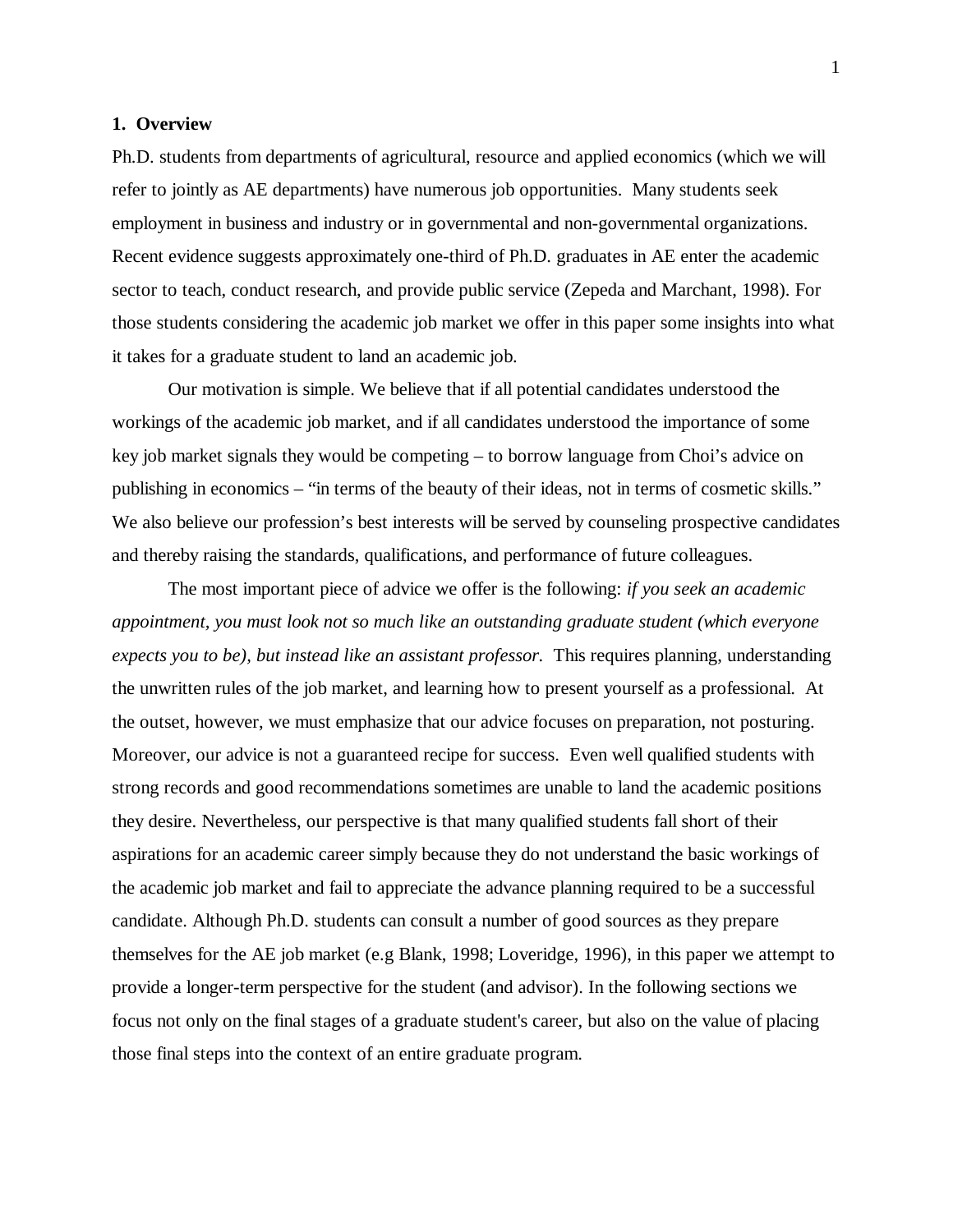#### *The job market as a signaling game*

 $\overline{a}$ 

The academic job market, like many job markets, can be viewed as a signaling game. Signaling games are among the simplest forms of games with imperfect information. Perhaps the bestknown example is Spence's (1974) model of the job market. The original statement of the game involves wage determination, and includes asymmetric information regarding worker productivity. The game goes as follows. A job seeker knows something about her level of productivity and chooses a level of education. The potential employer observes the worker's education, but not her productivity, and offers a wage. The game has a number of variants and refinements and admits a range of solutions. A theme that runs throughout is the importance of employer's beliefs about future job performance and the link between signals (which are observable) and underlying performance (which is not). Viewed in this way, one's task as a job-seeking candidate is to send favorable and reliable signals regarding potential performance as a faculty member.

The key to being a successful job candidate is to send the signals that are most important to prospective employers. As one colleague puts it, "the asymmetric information problem faced by search committees favors those candidates who send concise, clear signals about their training and ability" (Thompson, 1995). The traditional view is that department reputation, advisor, course grades, and prelim scores determine a candidate's job prospects. While these signals are important, they are only indirect indicators of future performance and may not be as important as other aspects of your credentials. Departments hire assistant professors *not* graduate students, and assistant professors are expected to perform in vastly different ways than are graduate students. Hence, it is our view that the most reliable signals that you can send to the job market are those that directly indicate essential aspects of faculty scholarship.

In general, faculty members are expected to conduct research, publish scholarly work, teach, write successful grant proposals and extend information to industry, government, and the public. The order of emphasis for these aspects of professional responsibility vary from position to position, but it is likely that you will be called upon to perform in at least two areas, for example research and teaching.<sup>2</sup> If you can send potential employers reliable signals that you can

 $2$  In the jargon of university administrators, positions are typically described in terms of "splits." For example a position involving teaching and research is a two-way split. A position involving teaching, research, and extension is a three-way split. Percentages are used to further refine one's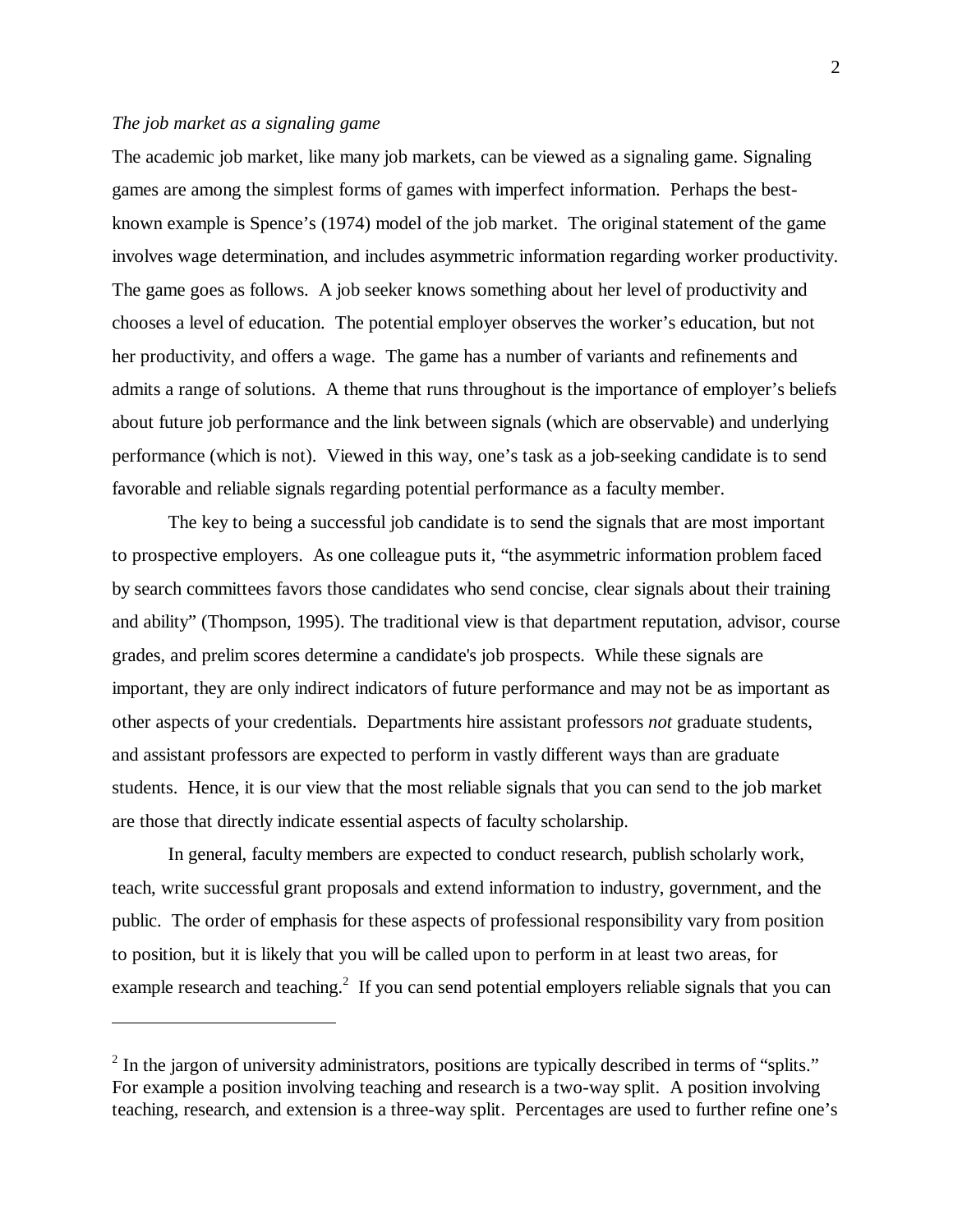contribute in these areas, you increase your probability of getting an academic job. Everything else is secondary.

# **2. The early years: preparing to be a candidate**

 $\overline{a}$ 

Properly preparing to enter the academic job market will take time, energy, advance planning and—most of all—perseverance. Ideally, you should begin thinking about the job market and begin building your application packet even before you have taken your qualifying exams. Deciding early in your program whether you want an academic job will help you organize the remainder of your graduate program. Your choice of major field, minor field, advisor, coursework, dissertation topic (and even dissertation title) can all have an important influence over the final outcome of your job search.

One of the first decisions a graduate student makes is that of major field. While most students choose a major field on the basis of personal interest (clearly a prerequisite), many students fail to see the strategic importance of their choice. Although we must strongly emphasize that choosing a major field solely on the basis of the job market is a risky proposition, when choosing fields you might want to at least pause to consider the supply and demand balance for specialties. For some guidance, consult any up-to-date survey of the profession (some past surveys include Schrimper, 1985, 1998; Brandt and Ahearn, 1993; Marchant and Zepeda, 1995). These sometimes point to emergent imbalances between job vacancies and job seekers. For example, utilizing an official survey of all AE departments in the U.S., Zepeda and Marchant (1998) argue that currently supply and demand for fields of specialization are not in balance. As evidence they cite statistics showing that the most popular field among recent AE Ph.D. students has been natural resource/environmental economics, but that a disproportionate share of new jobs have been in the field of agribusiness management. Whether such an imbalance can persist over

responsibilities, giving rise to nomenclature such as 80-20 splits or 15-15-70 splits. It is important to note that although many academic positions involve research and teaching, some recent evidence suggests demand for extension positions will be growing in the near future, and that as many as half of all new department hires in AE in the next five years will have extension appointments (Hanson, 1997). *Ceteris paribus*, those graduate students who can demonstrate experience and articulate vision in all three areas – teaching, research, and extension – will have an advantage over their peers.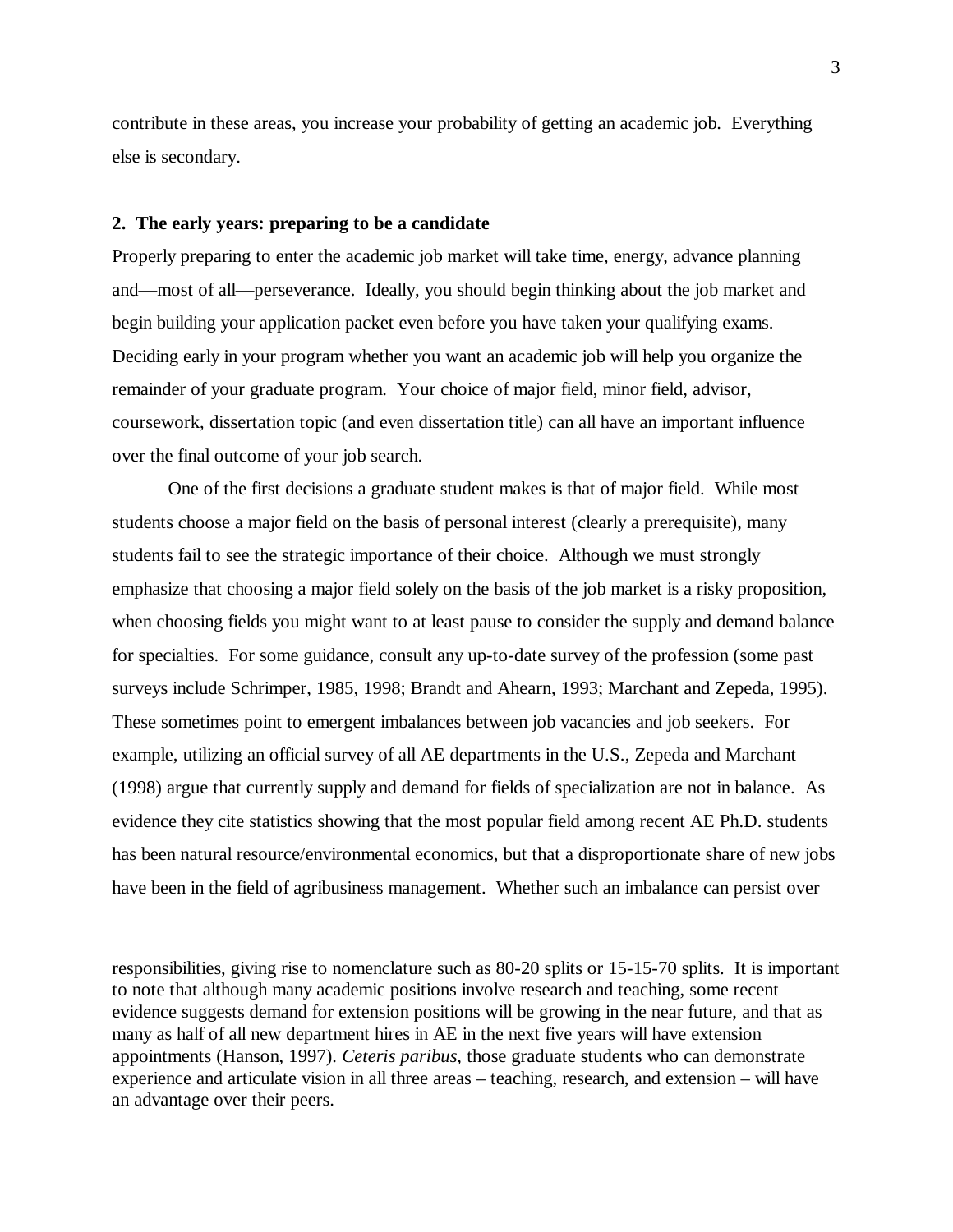time remains unknown: information on the number of openings in any given field is difficult to acquire and the number of new hires fluctuates from year to year due to retirements and demanddriven changes in program focus. It may also be possible to spot future trends may by examining data on numbers of graduates and hires that are maintained by the Food and Agricultural Education Information System, which is available on-line (http://faeis.tamu.edu). You may even consider calling recent graduates from your department who are now assistant professors to find out what kinds of positions might be opening up in their departments.

Another important choice that a graduate student must make is that of an advisor. Without a doubt, this choice must be based on common interests and an ability to work together. However, several other factors are worth examining as well. One, consider whether a particular faculty member has a reputation for helping students finish in a timely manner, and whether the faculty member has successfully guided previous students into academic jobs. Two, find out whether the faculty member has a favorable reputation for helping students (or a bad reputation for failing to mail letters of reference on time). Three, find out whether the faculty member is well known professionally. This final point is important because the value of a letter of support is often highly correlated with a faculty member's reputation. If your advisor is not well known, then consider this when forming your committee, and ensure that all committee members are well aware of your progress.

The job market should likewise be considered when choosing coursework. The courses that you choose will indicate both the depth of your understanding in a particular area and the breadth of your skills across economics. A strong combination of theoretical work and applied skills is a recipe for success, whether you are heading into research, teaching, or extension. Depth can be developed not only by taking the required courses within your department but also by taking related courses across the university. If you are interested in pursuing a job in extension, you might want to emphasize applied skills (e.g., accounting or finance) and complement these with basic courses in animal or plant sciences. If your focus is research or teaching, consider combining complementary major and minor fields. For example, if you are majoring in natural resource economics, consider course work in economic development; if you study marketing, add course work in trade. Such combinations may allow you to later tap into two job markets rather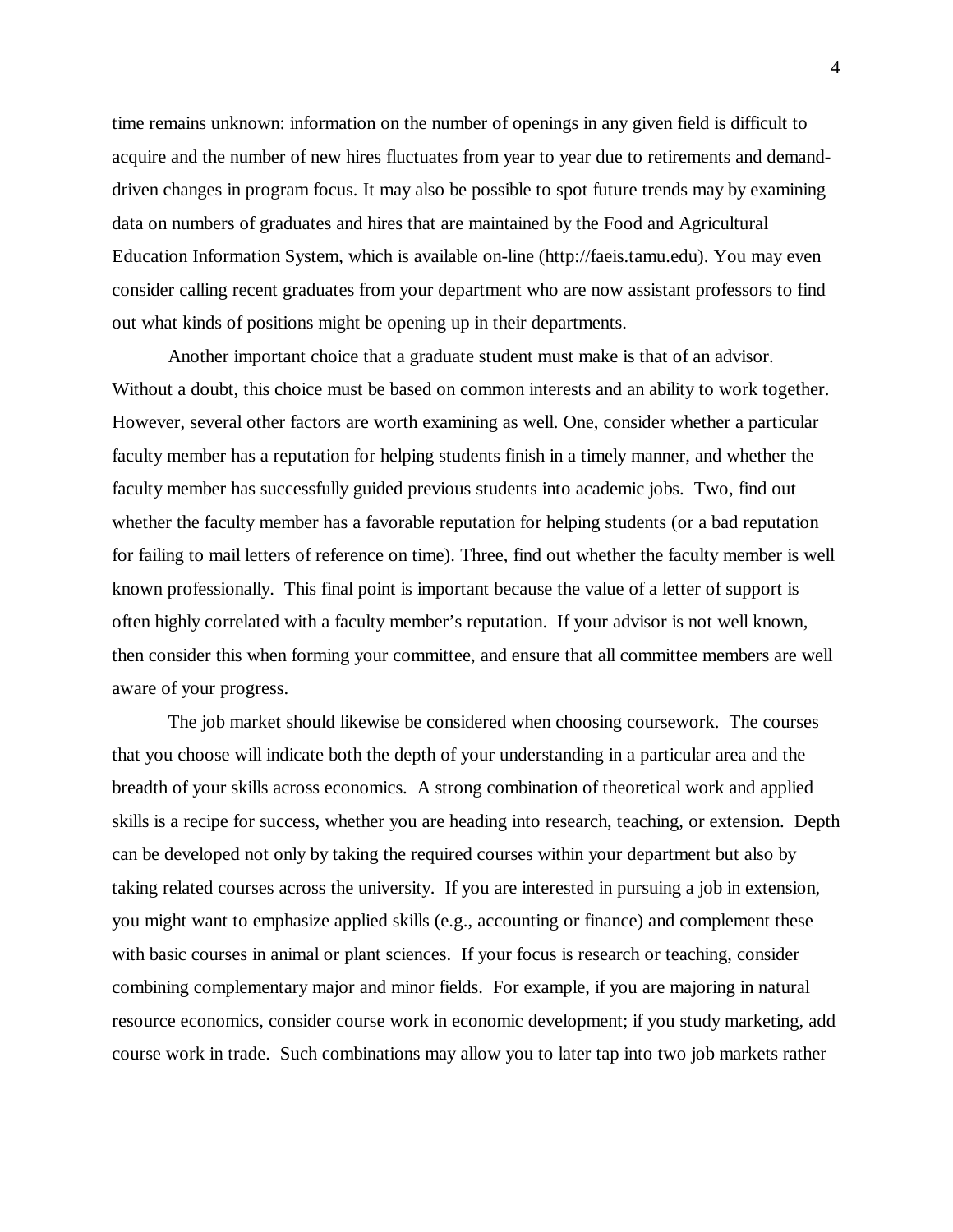than just one. Recognizing the professional advantage afforded by strength in more than one area, some graduate programs have even instituted a two-field requirement.

Once you have chosen a field and an advisor, you should immediately begin to collect and organize information. Your ultimate goal will be to compile a *job packet*, i.e., a collection of documents that represents you as a candidate. Talk to fellow students who are currently on the job market and start collecting examples of all of the documents that you will eventually need to have in your packet. Start a job search notebook and dedicate a subdirectory on your computer to the topic. Make plans to attend professional meetings, and subscribe to newsletters or listservers. Also, if possible, serve as a graduate student representative on your department's faculty search committee. Many departments have a non-voting slot reserved for a student, and by participating in committee meetings you will quickly learn how peers are marketing themselves, and how search committees judge candidates.

Be diligent in formally corresponding with people you meet. Many jobs are found "through the grapevine." Even if many of your efforts lead to dead ends, the practice of corresponding with colleagues will have payoffs by improving your oral and written communication skills. In your interactions, focus on being professional. Print business cards – before you need them. Similarly, build a curriculum vitae (CV). This résumé should be current, complete but brief, well organized, legibly printed on white paper, and free from errors.

# **3. The middle years: emphasizing three important performance signals**

#### *Publishing*

Publishing in peer-reviewed journals tends to define one's life as an academic. For many assistant professors tenure decisions are largely based on one's publication record – hence the adage to new faculty: "publish or perish." For this reason, when making a hiring decision a department will look for signals that a candidate can publish. The most reliable signal of this is evidence that you have already published, or are taking the necessary steps to publish your work. Keep in mind that publishing is neither easy, nor expeditious. It requires fresh ideas, an ability to organize and communicate ideas effectively in writing, and persistence and wherewithal to guide a paper through the long process from submission to acceptance. The protracted nature of the publication process – often two years or more – cannot be overemphasized. Slow initial turn-around at some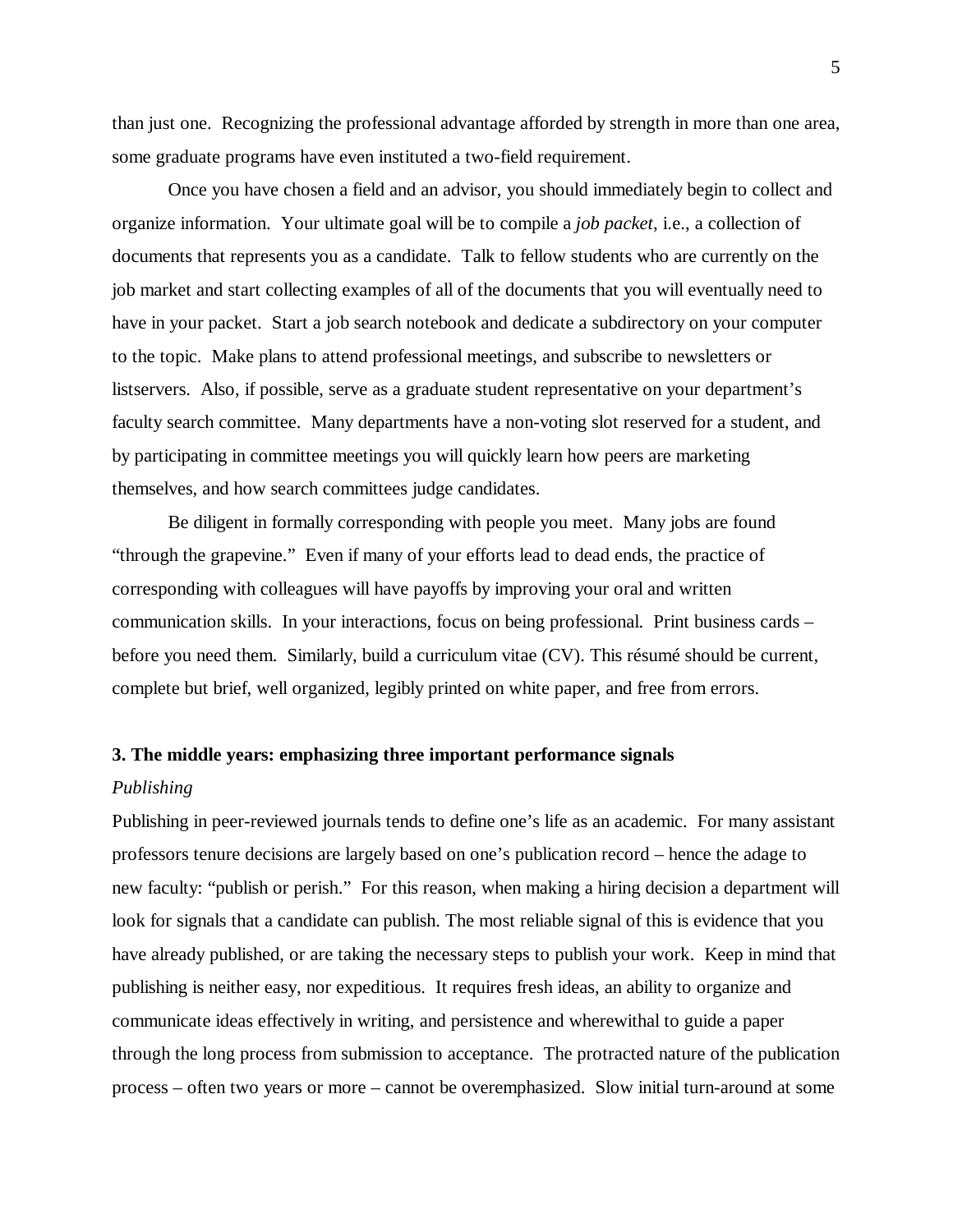journals, the need for multiple revisions, and the inability to find sufficient blocks of time to make substantive revisions all lengthen the process. But if you can demonstrate the ability to persevere, your employment prospects will be strengthened measurably.

When building-up the publications section of your CV, we encourage you to keep in mind the (admittedly subjective) hierarchy that we propose in Table 1. Many students aim for a 6 or 7 on the scale. Unfortunately, while a chapter of your dissertation is important evidence of progress, it is unlikely to suffice in a competitive job market. At absolute minimum, you should have a formal working paper at the time of your application and evidence that you will complete your dissertation on schedule. Without these signals you are unlikely to be taken seriously for an appointment that involves some degree of research. However, putting out even a working paper will take advance planning. Discuss your concerns with your advisor – at least one year in advance – and try to work towards a co-authored staff or department working paper. Additionally, we recommend that you have at least one paper in review at a peer-reviewed journal (which indicates a commitment to the completion of a well-defined piece of work) at the time of your interviews. Remember that your goal is to look like an assistant professor, and assistant professors *always* have papers in review.

#### **Table 1. Publications Hierarchy**

- 1 Article in top-ranked journal
- 2 Article in a lower-ranked journal
- 3 Book chapter
- 4 Published book review or selected paper at AAEA meetings
- 5 Processed working paper (e.g. department working paper series)
- 6 Working paper or submitted article
- 7 Completed draft of dissertation chapter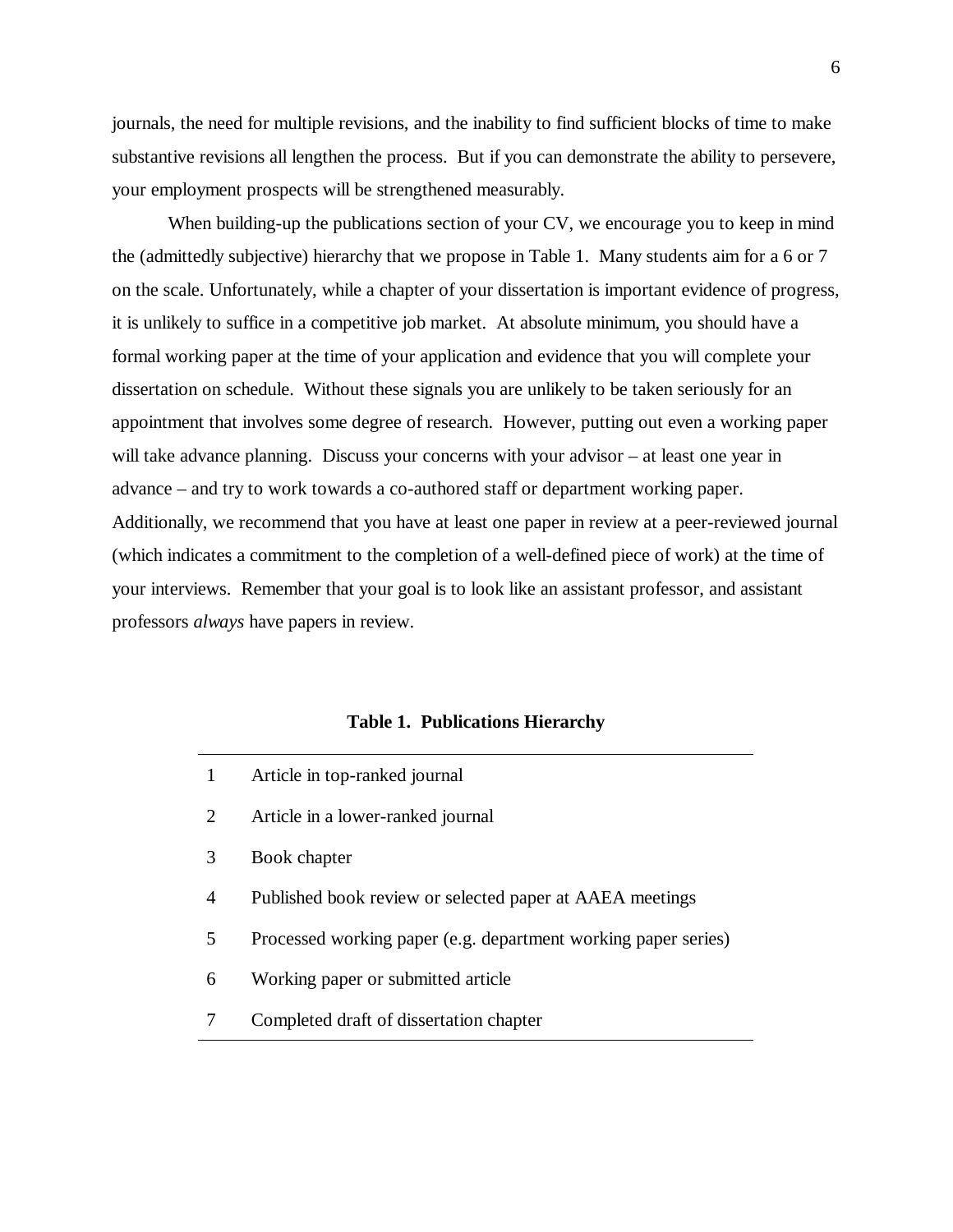Try to cover several publishing categories. Providing evidence that you work in a variety of formats sends a strong signal to the job market that you are serious about publishing your work. For example, writing a book review is a relatively easy way to get your name in print and learn the ropes, and many – though not all – journals are happy to receive unsolicited reviews of new books. (Start with a letter of intent to the book editor, who typically is *not* the manuscript editor). If you have any interest in extension, you should also seek out opportunities to write – either alone or with a faculty mentor – in extension-oriented outlets. Keep in mind that even if you have a 4.0 average and several publications, you will not be a competitive candidate for an extension position if all of your publications are theoretical.

If you have written a Master's thesis, you might want to consider it as a source for a publication. Another strategy for getting published is to never let a term paper die. Many successfully published papers have begun their lives as term papers that received encouraging (or even discouraging) comments. Accordingly, choose paper topics carefully, looking not only for the minimum requirement to satisfy course requirements, but also for potential to extend work at a later date. Consider your instructor's comments as a first review. Revise the paper, pass it to fellow students for comments, revise it again, present it in at an informal seminar, revise it again, and send it to a journal. If it gets rejected, incorporate comments, revise it again, and resubmit it elsewhere. Papers refined in this way are also good candidates for submission to the selected paper sessions at the American Agricultural Economics Association (AAEA) meetings. Bear in mind that the time required to bring a written piece to fruition can be quite long. A good (if somewhat chilling) primer on publishing is provided by Hamermesh (1992).

# *Teaching*

An important mission on most Land Grant university campuses and many other college campuses is teaching. Not surprisingly, many departments strongly emphasize teaching, especially teaching directed toward undergraduate students or the public. If you aim to be a serious candidate for an academic job your file must contain evidence of either classroom teaching experience or outreach.

For traditional teaching positions the most favorable signal you can send will likely come from having sole-responsibility for teaching a course (Hyde and Lovejoy, 1999). However, any experience you have that demonstrates some exposure to teaching will distinguish you from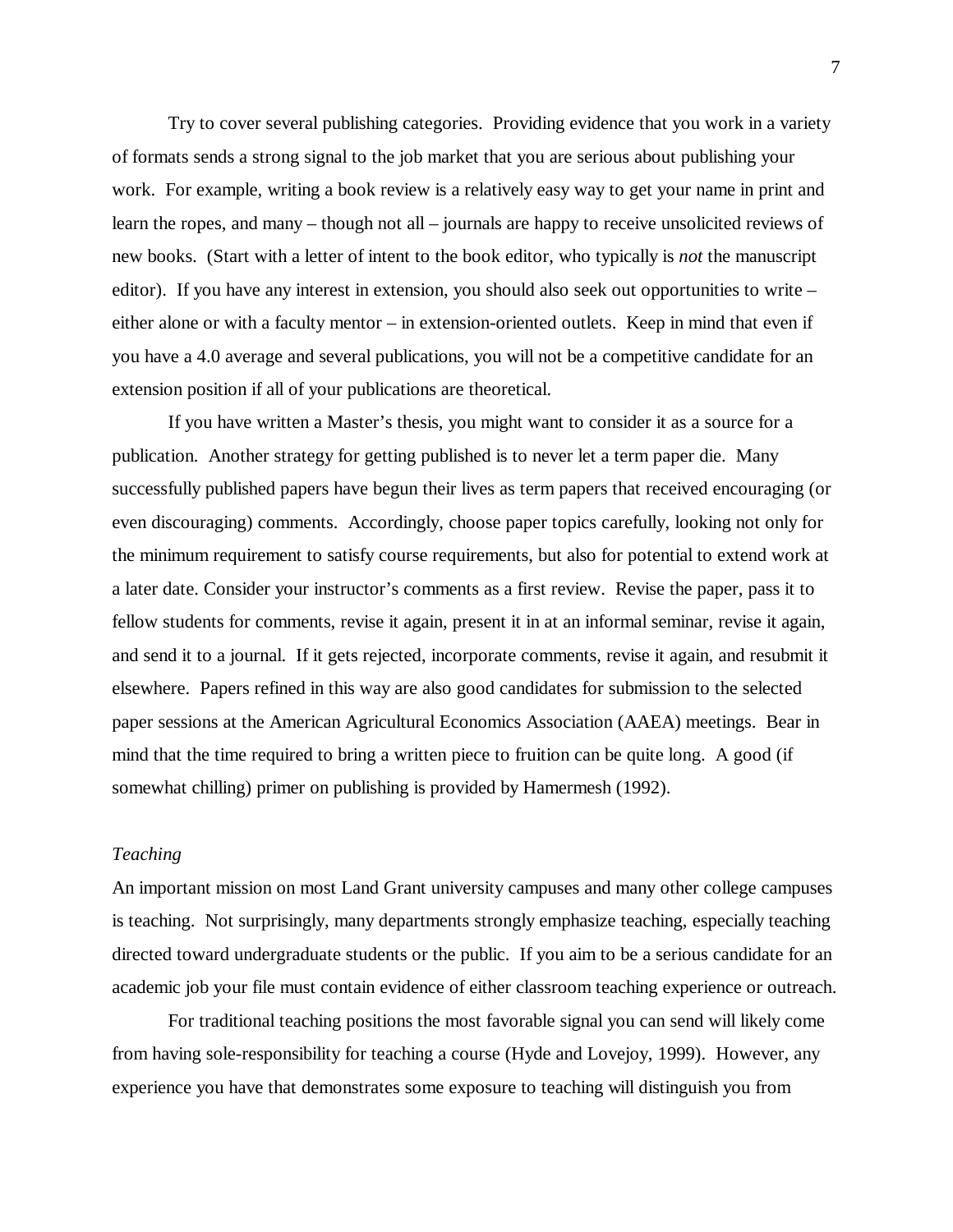candidates without teaching experience. Experience as a teaching assistant or grader is a good signal, but this experience will carry much more weight if it reflects substantial interaction with students. If opportunities in your department for classroom teaching are scarce, be creative. Less traditional means of obtaining experience include teaching a course at community or commuter colleges, being a guest lecturer, or tutoring students as part of a paid or volunteer program on campus. In all cases, provide clear documentation that the experience involved student interaction. Ask for a letter from the faculty or staff person supervising your teaching and, if possible, obtain student evaluations of your performance to supplement your packet.

If your path is leading in the direction of a job with extension responsibilities, you should take steps to ensure that your teaching experience is relevant in that setting. Opportunities to build your credentials as an educator in this arena, of course, will depend on your interests and the needs of extension faculty in your department. Express your interests to your advisor or other faculty members as early as possible, and ask to be included in some extension activities. Ways in which you might participate include assisting with the development of training materials, making contributions to outlook meetings, or assisting with annual workshops or field schools. As in classroom teaching, care should be taken to document all aspects of your experience and obtain written evaluations of the quality of your work.

#### *Grantsmanship*

Grantsmanship is an important aspect of scholarship that students often overlook. This is unfortunate, because evidence that you can write fundable proposals can be very attractive to prospective employers, many of whom will expect you to raise money to fund research, graduate student research assistants, and – in some cases – part of your own salary.

Opportunities for extramural support fall into one of two basic categories: fellowships awarded directly to students, and grants awarded to faculty that have student involvement. The former includes university fellowships, private foundation fellowships (such as MacArthur and Social Science Research Council (SSRC) grants), and some federal fellowships (such as those awarded for Foreign Language Area Studies (FLAS) or by Fulbright and the National Security Education Program (NSEP)). The latter include grants administered by the USDA National Research Initiative (NRI), the National Science Foundation (NSF), or the Environmental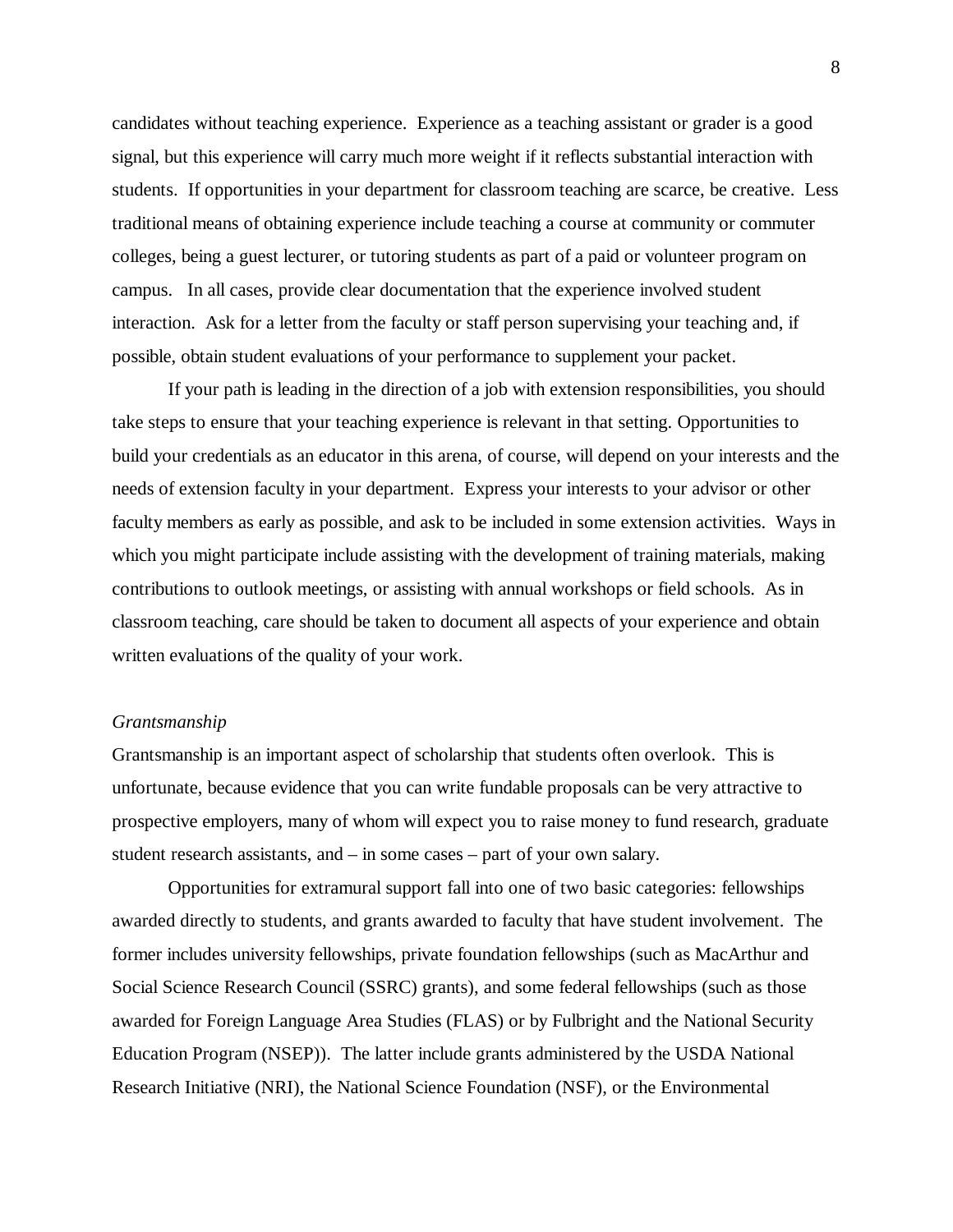Protection Agency (EPA). In either case, lead times of one year or more are typical and submission deadlines can fall at inconvenient times; so plan ahead. Seek out past applications as a guide and educate yourself about the competition and interests of the funding organization. If you do not have secure funding for your program, the incentive to obtain outside funding is obvious; but even if your funding is secure, do not overlook the need to develop experience in this area.

The fact that students can not individually apply for most grants should not deter you from pursuing such funding. Many proposals do not get written because faculty are short on time and therefore avoid projects that are only tangentially related to their own interests. However, if you demonstrate willingness to develop a proposal and see it through the process of approval, budgeting, and delivery, you may find faculty guidance and support forthcoming. Even if the proposal is unsuccessful (as most are), prospective employers will appreciate that you recognize this aspect of scholarship and have gone through the proposal-writing process. Finally, consider seeking funding for a post-doctoral position either to work with a faculty member in your department or with someone at another institution. Post-docs can provide some short-run job security and help give you time to build up your arsenal of publications.

#### **4. The final year: entering the job market**

As you enter the final year of your graduate studies you should have a record of research and teaching that will make you highly competitive on the academic job market. Accordingly, you will have taken steps to signal that you can be a successful assistant professor. What now? In the remainder of this paper we spell out the process of seeking employment so that you can present your qualifications in the best light possible.

Students in AE departments should be aware of two distinct but related job markets: the AE market and the economics market. Most AE Ph.D. students are placed in AE departments. However, many job opportunities may be found in economics departments and it is our opinion that these should not be dismissed without consideration. For example, in a recent survey of more than 100 undergraduate economics programs in the U.S., forty-five percent of department heads indicated they would consider hiring a suitably qualified candidate from an AE program (Hyde and Lovejoy, 1999). The departments included in this survey, which excluded those with graduate programs in economics, tended to emphasize teaching experience (although 85% reported they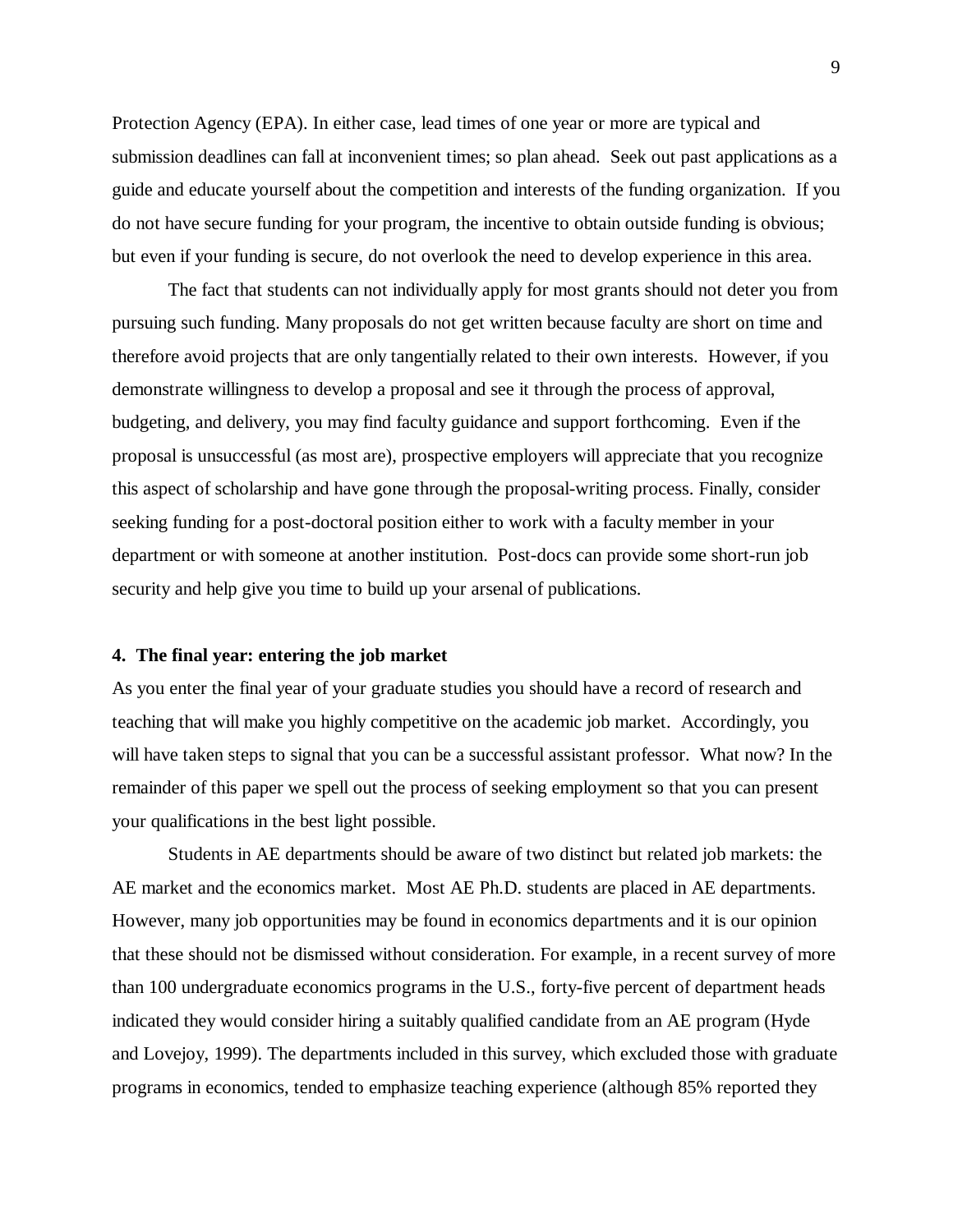expected faculty members to conduct some amount of research). Carson and Navarro (1988) review the economics job market. In general, the hiring system in economics is more standardized than in AE. Application deadlines fall at year's end; preliminary interviews are held in January at the annual meeting of the American Economics Association (AEA); and on-campus interviews are conducted in February and March. In contrast, AE departments frequently hire throughout the year, and start dates may not necessarily coincide with the start of a semester. Hence, the timing of your job-market search need not follow a specific schedule. The fluidity of the market implies that you should probably begin to apply for positions up to one-and-a-half years before you realistically believe you will be ready to start a position.

The process by which departments hire assistant professors may seem mystical to a student, but it generally follows an established pattern. Loveridge (1996) describes the process and internal workings in detail. A new position is advertised for about three months. A faculty search committee reviews submitted applications and narrows the group of candidates for more detailed consideration by the entire faculty. Sometimes, phone interviews or interviews at annual meetings of the AAEA are used to narrow the field. The committee then selects between two and four candidates for on-campus interviews. After all candidates have interviewed on campus, the faculty vote on candidates and – depending on the particulars of the department – the department head makes a decision as to which candidate is preferred. The department then forwards its decision to university administrators who are usually responsible for the actual hiring decision.

# *The job packet: selling yourself on paper*

A review of job packets by a search committee is the initial screen for candidates. Therefore it is important that you devote attention and thought to your packet. A general list of what to include in your mailing will usually appear in the job advertisement. However, the quality and uniqueness of your job packet count for much more than whether you have assembled the necessary pieces. Obviously, the content of your CV will largely be determined by this stage in your academic career. Nonetheless, you still have some control over how your qualifications are presented and should remain mindful of the job description when assembling your packet.

The basic contents of a job packet should always include a cover letter, transcripts, a CV, a list of references or sealed letters of reference, and a dissertation abstract. While it is possible to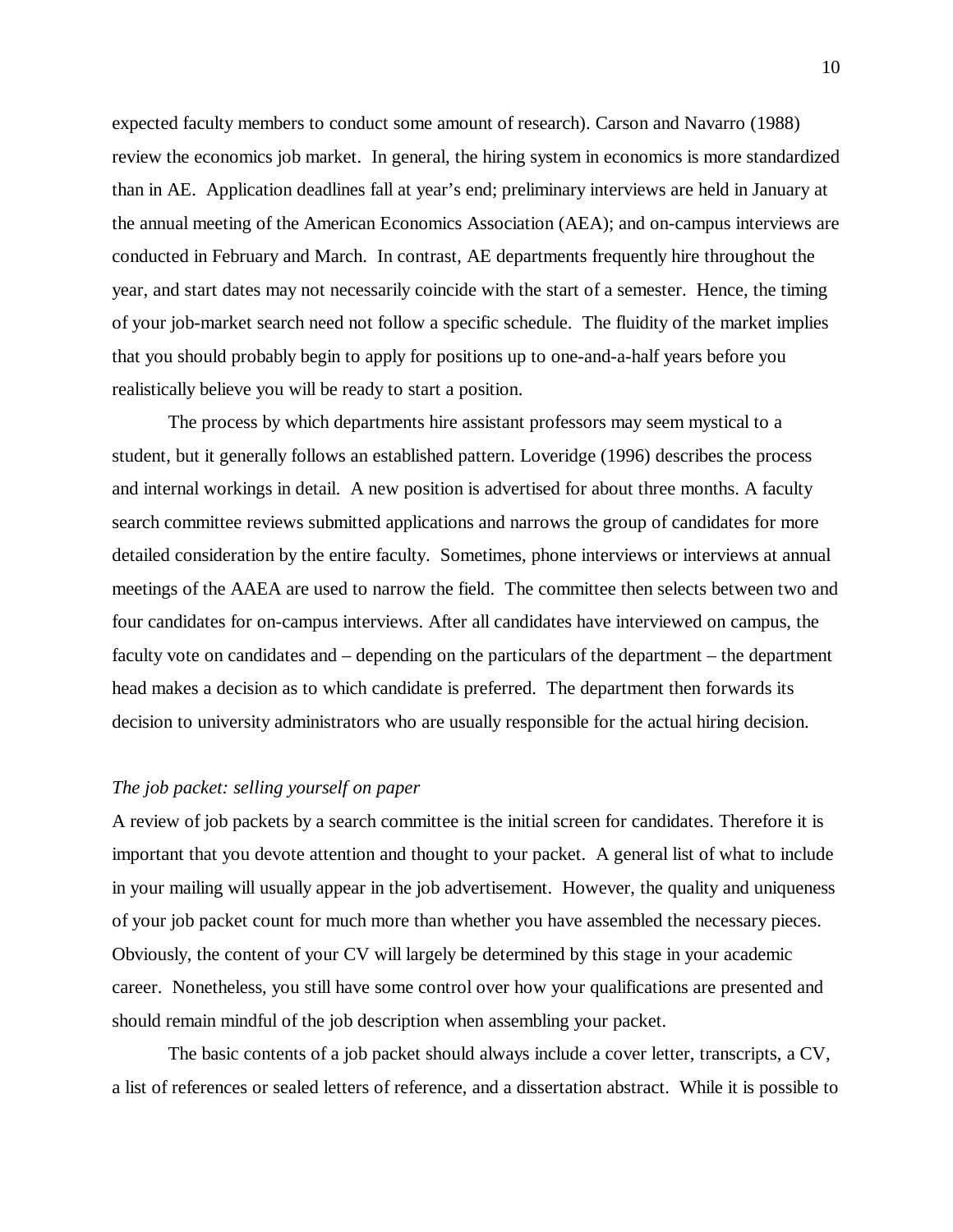be invited for an interview on the basis of this information alone, we believe a clearer signal of your qualifications will emerge if you submit several other items, even if the job announcement does not request them. These include a sample or samples of your writing (i.e., the one or two highest ranked items from Table 1 that you can provide), a brief outline of your research plan for the coming years and evidence of your teaching and extension performance and style.

In most cases, you will be applying for more than one position. Each of these will be described a bit differently by its job announcement. Consider, therefore, tailoring each component of your packet to specific positions. You may, for example, have some choice regarding which papers to include in your packet, or which aspects of your teaching to emphasize. In all cases, you want to send a signal that you are the best candidate for that particular job. In some cases it may be appropriate to call the chair of the search committee to gain insights and details regarding teaching needs or other aspects of the position. Certainly make use of the internet, literature searches, and conversations with faculty to get a sense of the nature of the department and what aspects of your record will be most appealing. Some issues to keep in mind when preparing your packet include whether you could meet an undergraduate or graduate teaching need, whether you might provide complementary research, and whether your technical strengths complement those of the department or fill gaps that the department is looking to fill.

Your letters of reference are perhaps the most important part of your job packet, yet these are also elements least under your control. Keeping this in mind, it goes without saying that maintaining contact and good relations with your committee members is important at all stages in your graduate career. The first time you ask for letters of recommendation, you should do so verbally. Provide a copy of your cover letter, your CV, your dissertation abstract (which may be tentative at this stage), a copy of the job announcements and clear written instructions on when and where letters are to be sent. Comments by your references on various components of your packet (papers, statements, teaching evaluations, etc.) can be extremely valuable, so try to provide each faculty member with a copy of your packet at least six weeks before the application deadline. Inform them in advance if you think other letters will be required and ask for instructions regarding requesting additional recommendations. If one of your referees is notoriously negligent in letter-writing responsibilities, find out how you might verify that the letters have been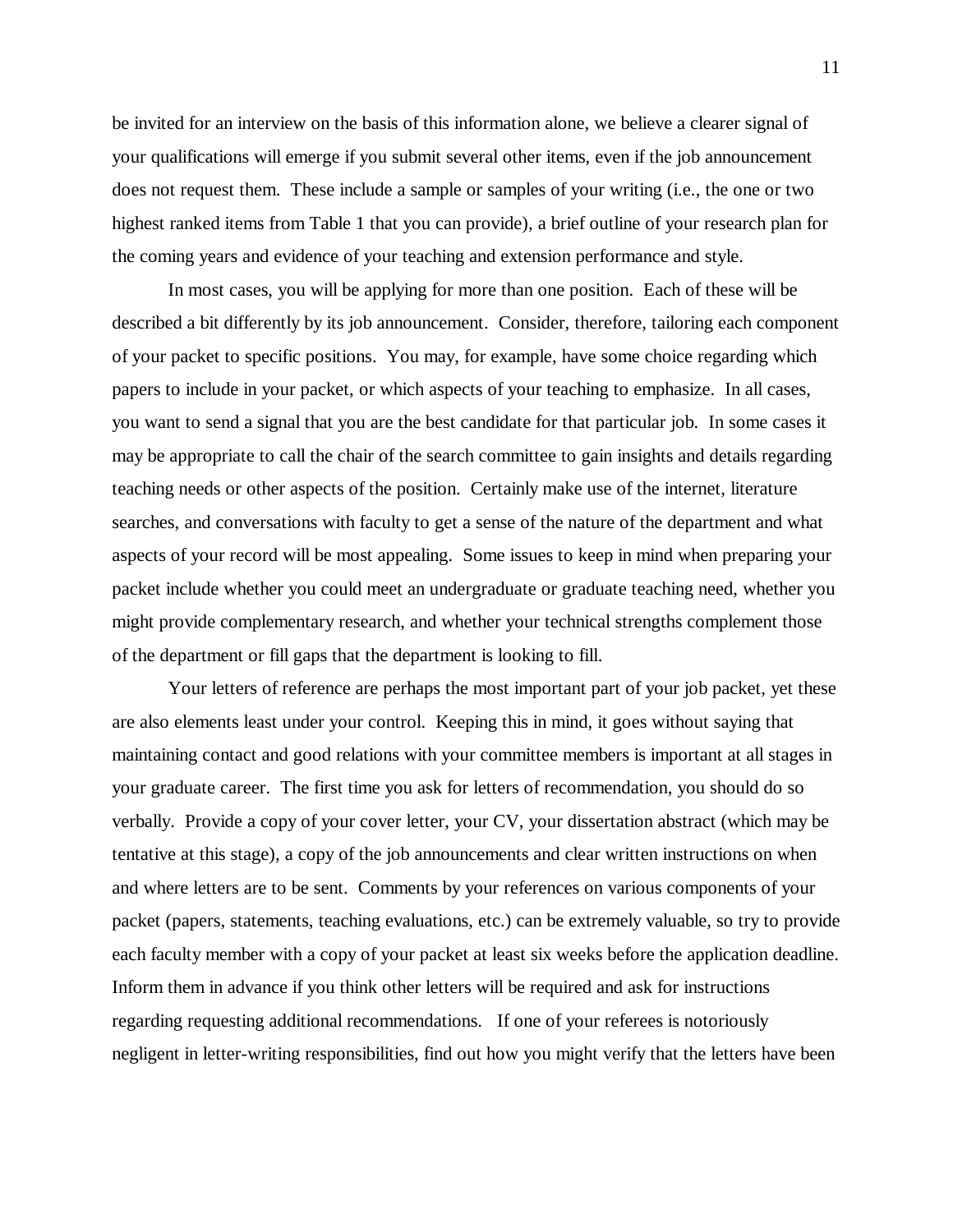sent on time. Most faculty members will not be offended by a gentle inquiry or reminder a week before the deadline.

Your job packet should document your teaching experience and abilities. You may include a summary of teaching evaluations and a statement of your teaching philosophy and interest. If you have substantial experience you may want to compile and include a teaching portfolio.<sup>3</sup> In referring to your teaching interests in your cover letter, it would help to know the course(s) that the department expects to fill with the position in advance. This will probably not be mentioned in the job announcement but can be learned through a phone call to someone on the search committee. You should also review the department's course offerings and note courses that you think you would be willing and able to teach at both the graduate and undergraduate level. Finally, mention areas of topical or geographical expertise that will make you unique in the classroom.

Your job packet should exude professionalism. In academia this typically does not mean color-coded resumes, expensive paper or elaborate fonts. On the contrary, readers will place a premium on clarity and concision. Keep your cover letter short, well organized, and to the point. Consider brief subheadings (e.g. for research, teaching, or extension) in the cover letter if it runs more than a single page (two pages is probably sufficient). Your CV should follow a standard style for an academic vita (ask your advisor or a colleague for an example) and must not misrepresent your achievements (e.g. a manuscript in review should not be listed under publications). All material should have a professional appearance and should be your best work. Finally, aim for having your packet arrive at least one week before the closing date. This saves you money on overnight mail and avoids the impression that you are a procrastinator.

# *The meetings: selling yourself in fifteen minutes*

 $\overline{a}$ 

Professional meetings are frequently the first place that face-to-face contact is made between candidates and employers. Job seekers should keep in mind the professional meetings of both the

<sup>&</sup>lt;sup>3</sup> Some campuses have an office to assist with the preparation of teaching portfolios, which are usually used for the purposes of tenure and promotion. These offices will probably also offer assistance to teaching assistants or lecturers interested in documenting their teaching experience, methods and philosophy. If you are able to prepare such a document, refer to it in your letter and offer to provide the search committee with a copy.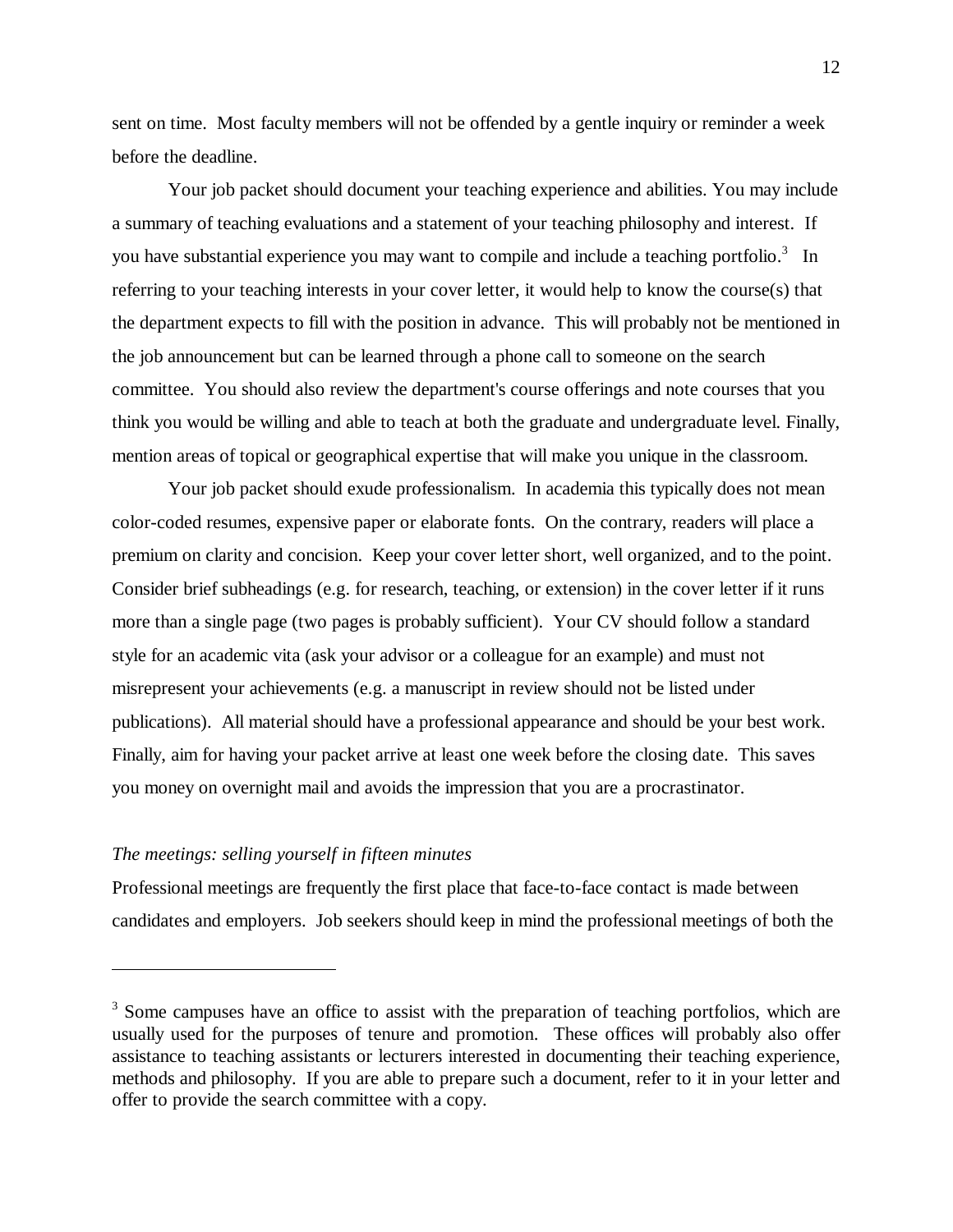AAEA in August and the AEA in January. The AEA meetings deserve mention for two reasons. First, while most AE departments do not interview for positions at the AEA meetings, some do. Second, as noted above, many economics departments that emphasize undergraduate teaching are willing to consider AE applicants. You should be forewarned, however, that competition in the economics market is strong. Nonetheless, we are convinced that many AE graduate students have sufficient skill, knowledge, and experience to successfully compete in this market.

 The AAEA meetings are neither obligatory nor essential components of a job-search, but contact with prospective employers at the AAEA meetings will serve you in a number of ways. One, interviews might lead to employment. Two, the meetings provide an opportunity to present your research in the form of a selected paper. Three, you will gain exposure to the breadth of the profession (which is almost invariably different from your own department culture). Four, you can make contacts that might be valuable in future research or on the job market. Five, by attending the meetings you demonstrate to potential employers your interest in participation in the profession. And finally, attending the meetings can help you decide whether you want an academic position since, if you are successful, attending AAEA meetings will likely be part of your professional life for years to come.

The AAEA meetings are used by departments to promote positions previously unannounced, to conduct primary interviews to narrow the range of prospective candidates, or – occasionally – to conduct extensive interviews in the final stages of the selection process. If you have applied for a position in advance of the meetings, you will usually be notified if you have made the interview cut and a time will be set up for interviews before the meetings. Interviews can also be arranged through the AAEA employment center, an information and communication clearinghouse organized by the Association. Bring with you a few copies of your job packet and be prepared to make additional copies if necessary. In the event that you get an interview, be prepared to summarize your dissertation methods and findings in three minutes or less, to discuss your research and teaching interests in the same amount of time, and to talk about what you like to do when you are not working. It has been said that no one remembers more than three points from a brief encounter, so keep your message short and sweet. If you find yourself interviewing for a previously unannounced position, use the interview to learn more about the position: some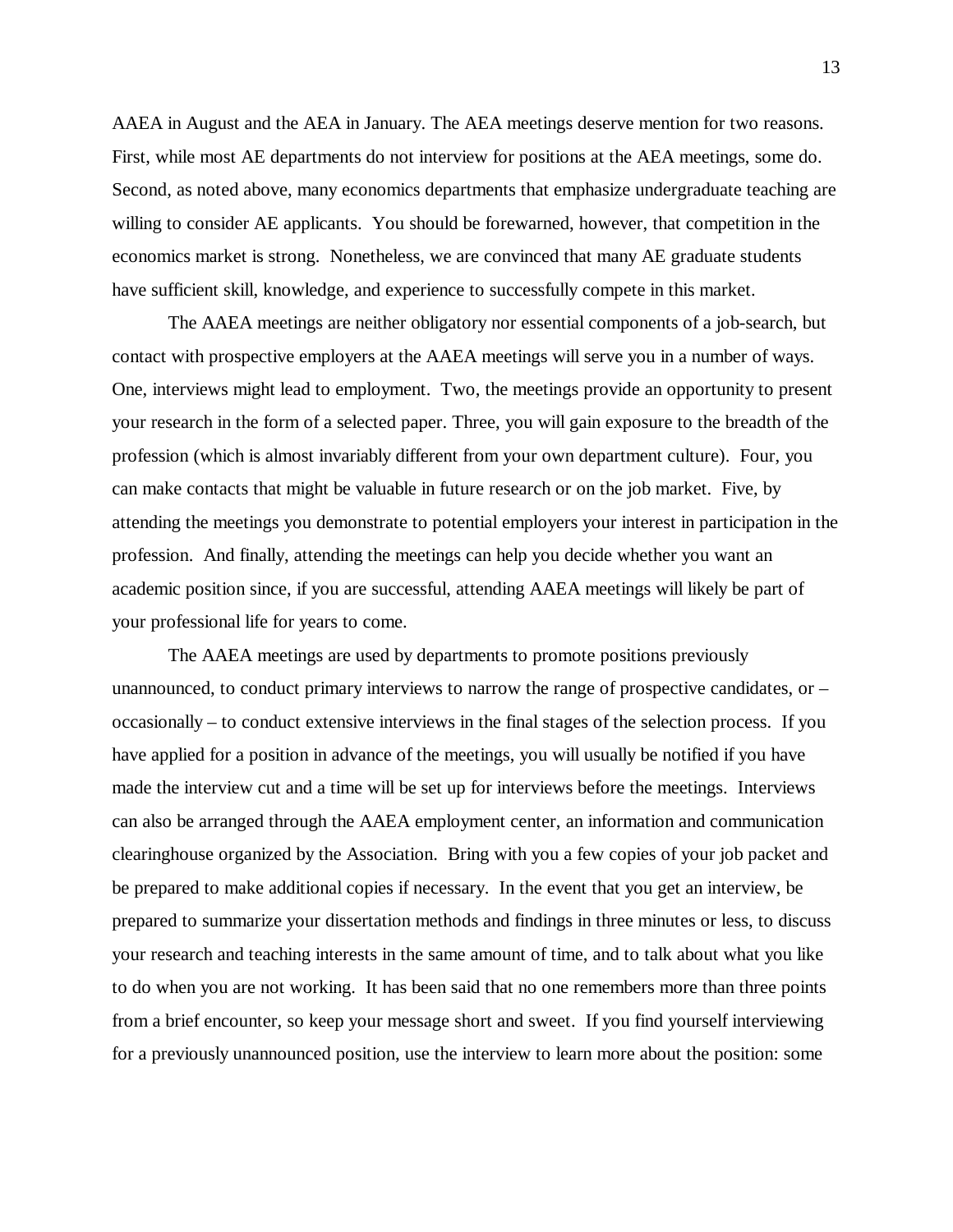things about the history of the position, the appointment split, and whether the department has filled other positions recently.

Students regularly present their research at the AAEA meetings. The benefits of doing so, while potentially high, are probably not as tangible as many job seekers might hope. It is rather unlikely that a future employer will happen upon your seminar amidst the mass of alternatives, or to actively seek it out (unless you are already in a limited pool of candidates). Still, the experience of presenting your work, the opportunity to receive comments on your research and – of course – the line on your CV, all make submission of a paper for the AAEA meetings a worthwhile part of your job-search strategy.

#### *The on-campus interview: selling yourself in person*

Your goal up to this point is to find yourself among the fortunate few to be invited for an oncampus interview. The department's objectives in this interview are to get to know you as a person. Much of your success during the on-campus interview will depend on how well you have prepared for the event. Before your visit you should learn as much as you can about the department and the expectations for the position for which you are applying. Typically, your oncampus interview will include one or more seminars, meetings, and meals with faculty in small groups, meetings with deans and, often, meetings with students. The interview process begins when you are picked up at the airport and ends when you are dropped off. Every snack, meal, and coffee break in the interim may form part of the interview. Each meeting will likely be your only opportunity to impress a given member of the faculty. No encounter should be taken lightly.

Your seminar is your moment of greatest visibility. It is imperative that you make the best of it. Know your audience and know your material. Aim to give the presentation from memory (since many faculty members will be focusing on your communication skills). Your goal should be to show that you are addressing an interesting issue, have a competent and innovative way of addressing the issue, and are able to put your work in the context of larger concerns. Direct your comments to an audience of non-specialists in your subject area. Avoid being either overly technical or too simplistic. For most AE departments we think it is fair to say that the point of your mathematical or econometric sophistication should be to show you can contribute technical expertise to the faculty. However, do not let mathematical pyrotechnics become your focus.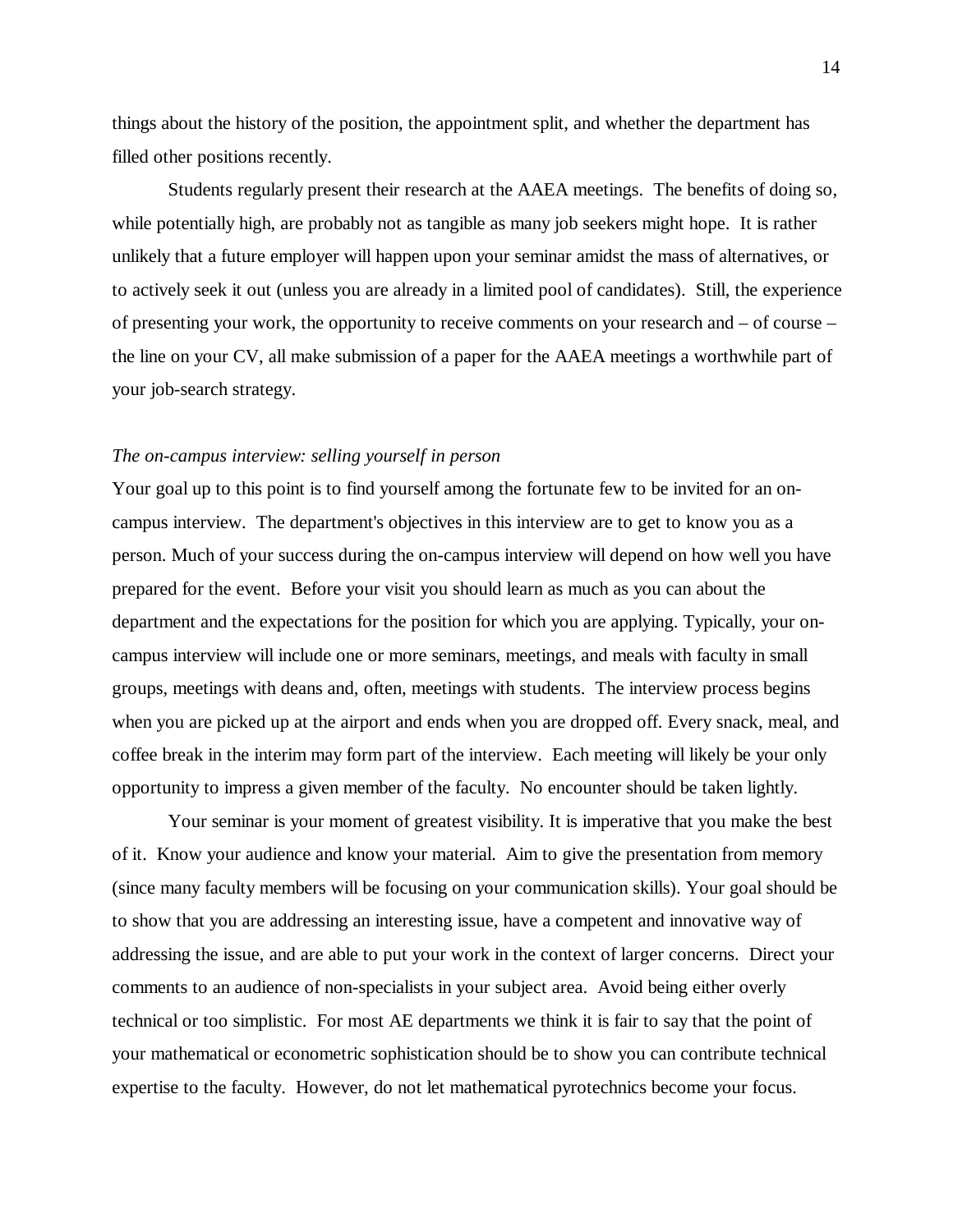Your overheads should be clear and prepared with a large font. Consider handouts if your presentation includes tables. Emphasize key concepts, empirical results, and practical interpretations. Keep your story clear, even if it isn't simple.

Remember to allow time for questions. Learn about time limitations in advance and plan your seminar accordingly. Leaving no time for questions is like forgetting to put your CV in the packet. Be courteous and sincere in taking questions: if you do not know the answer, admit it and thank your questioner for the idea. If you find yourself on the defensive, ask those who are interested to join you after the seminar to continue the discussion.

Throughout the interview you should be seeking to gather some important information about the position. Appropriate questions include inquiries regarding available computer hardware and software support, the teaching requirements and specific courses you would likely be called upon to teach, which faculty might be interested in collaborating on research, and the number of undergraduate and graduate students each faculty member supervises. You might also ask about assistance for supporting grantsmanship and faculty development. Avoid discussing tenure requirements or salary unless someone else raises the topic. Finally, consider the visit an opportunity to find out whether you are interested in moving to the community. Many departments will try to schedule a brief tour of residential areas with an area realtor.

Your visit will probably also include at least one meeting with a dean, associate dean, or other administrator. A group interview, with you on one side of the table and five deans opposite you can be a bit intimidating, to say the least. Far from being perfunctory, the purpose of this meeting is to ensure that you have something to offer the university community. How does your work meet the teaching needs of the college? What do you expect to contribute to the school's extension or outreach program? Where does your research fit within the overall aims and needs of the college? Can you contribute in the international arena? These are the questions you must be able to answer. Still, no one expects you to be all things to all people, so do not attempt to promise more than you (or any other mortal) can deliver. Be prepared to communicate your research abstract in lay terms. Be prepared to tell deans (who may be trained as chemists, animal scientists, or agronomists) what you have studied, what you have learned, why it is important, and how it can be used. If you can do this, you will have passed their test.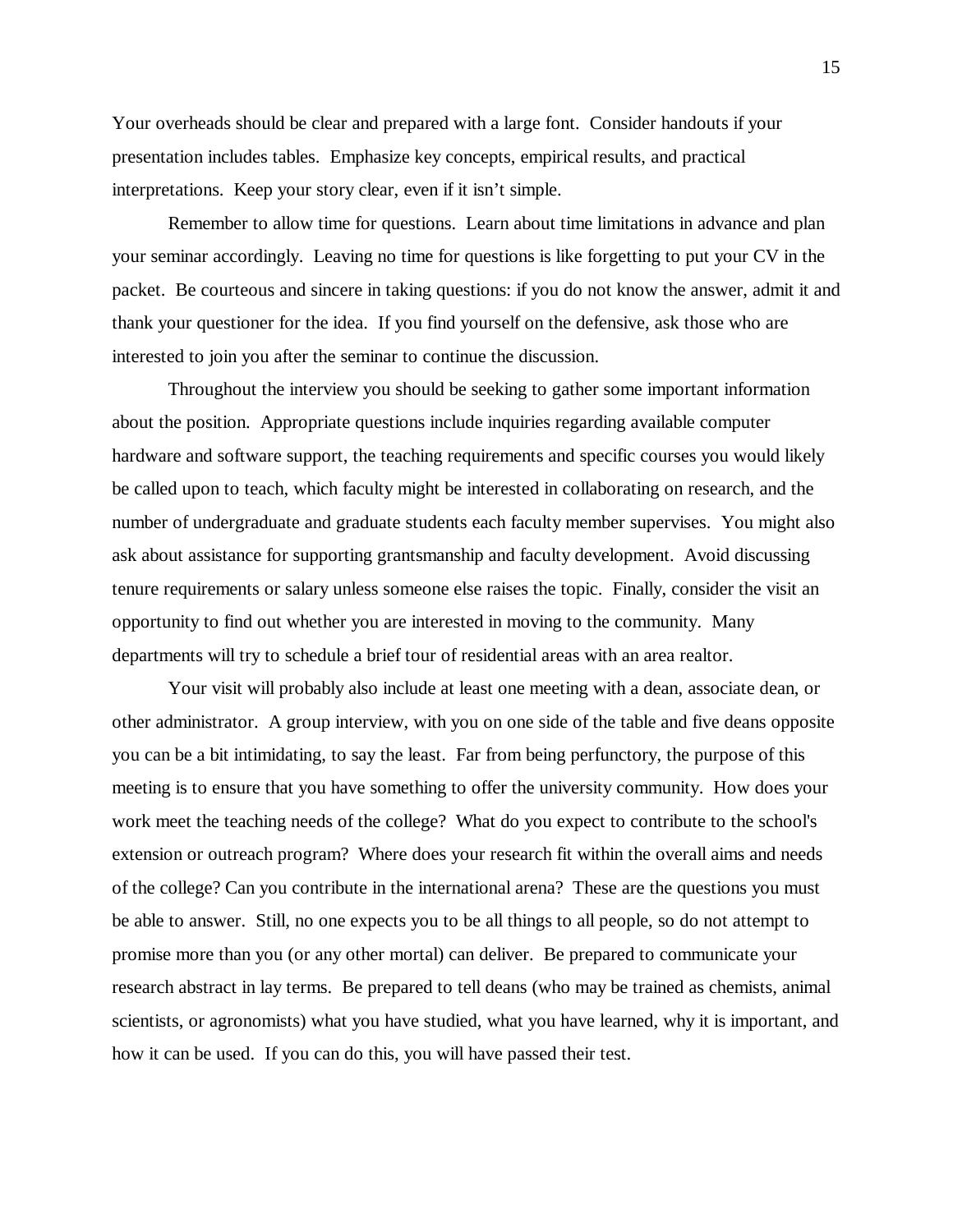Your visit will usually end with an exit interview with the department head, the chair of the search committee, or with members of the search committee. If you genuinely want the position, this is your opportunity to say so with enthusiasm. Highlight why you think you will be a good match for the department. Ask about the future path of the department and its place within the college or school. Emphasize common interests with other faculty members, competency to teach required classes (perhaps mentioning what textbooks you would use), and reasons why you would like to relocate to the area. Follow-up with a thank-you letter to the search committee chair and prepare to wait anxiously while other candidates trace your steps.

#### **5. Summary**

Our message is simple, but implies considerable effort and planning. The steps we have identified above are briefly summarized in Table 2. In preparing the table, we have intentionally emphasized a "backward solution" approach to the problem. Focus on the end product, namely obtaining a job offer, and consider the tangible evidence that you must accumulate in the semesters preceding the offer. This evidence must signal your ability to be a successful assistant professor. Strong signals of your performance in the areas of teaching, publishing, and grantsmanship form the basis of an attractive job packet.

To deliver these signals, you need to plan ahead and ensure that you have the qualities that appeal to job-search committees. Although these qualities include being an outstanding graduate student, being a good student is not enough. You should strive to have a publications record in progress, teaching experience, grant-writing experience, and the skill to present your research and yourself with confidence and enthusiasm. Meeting these goals – while at the same time attending classes, taking exams, and writing and defending a dissertation – is a bit daunting. But if you wait until the last year of your graduate program to meet the challenge it will be too late. Instead, consider the schedule presented in Table 2, modify it as needed, and stick to it. Good luck!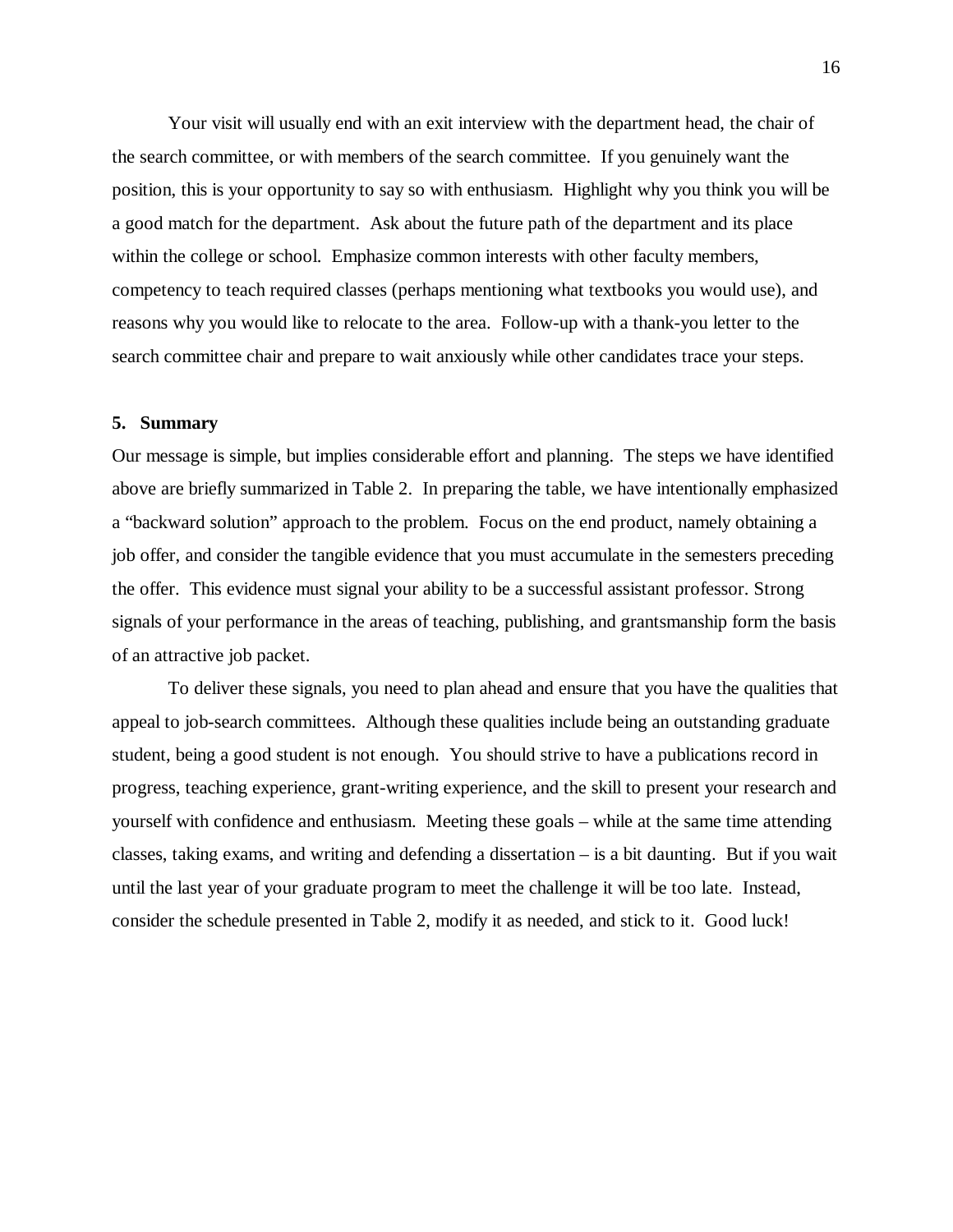| Time   | Activity                                                     |
|--------|--------------------------------------------------------------|
| year 5 | • Start new job                                              |
|        | • Obtain job offers and negotiate                            |
|        | • On-campus interviews                                       |
| year 4 | • Interview at professional meetings                         |
|        | • Begin applying for positions                               |
|        | • Complete outline of dissertation and one chapter           |
|        | • Teach a class                                              |
| year 3 | • Revise and resubmit paper                                  |
|        | • Look for teaching assignment                               |
|        | • Attend AAEA meetings                                       |
|        | • Write and submit book review                               |
|        | • Revise paper and submit to journal $\&$ AAEA meetings      |
|        | • Obtain first teaching experience                           |
| year 2 | • Give an informal seminar based on revised paper            |
|        | • Submit grant proposals                                     |
|        | • Research grant opportunities                               |
|        | • Revise paper                                               |
|        | • Take qualifying exams                                      |
|        | • Write course paper with an eye toward eventual publication |
| year 1 | • Choose field, advisor and dissertation topic               |
|        | • Start classes                                              |

# **Table 2. Timetable of Job-Search Activities**